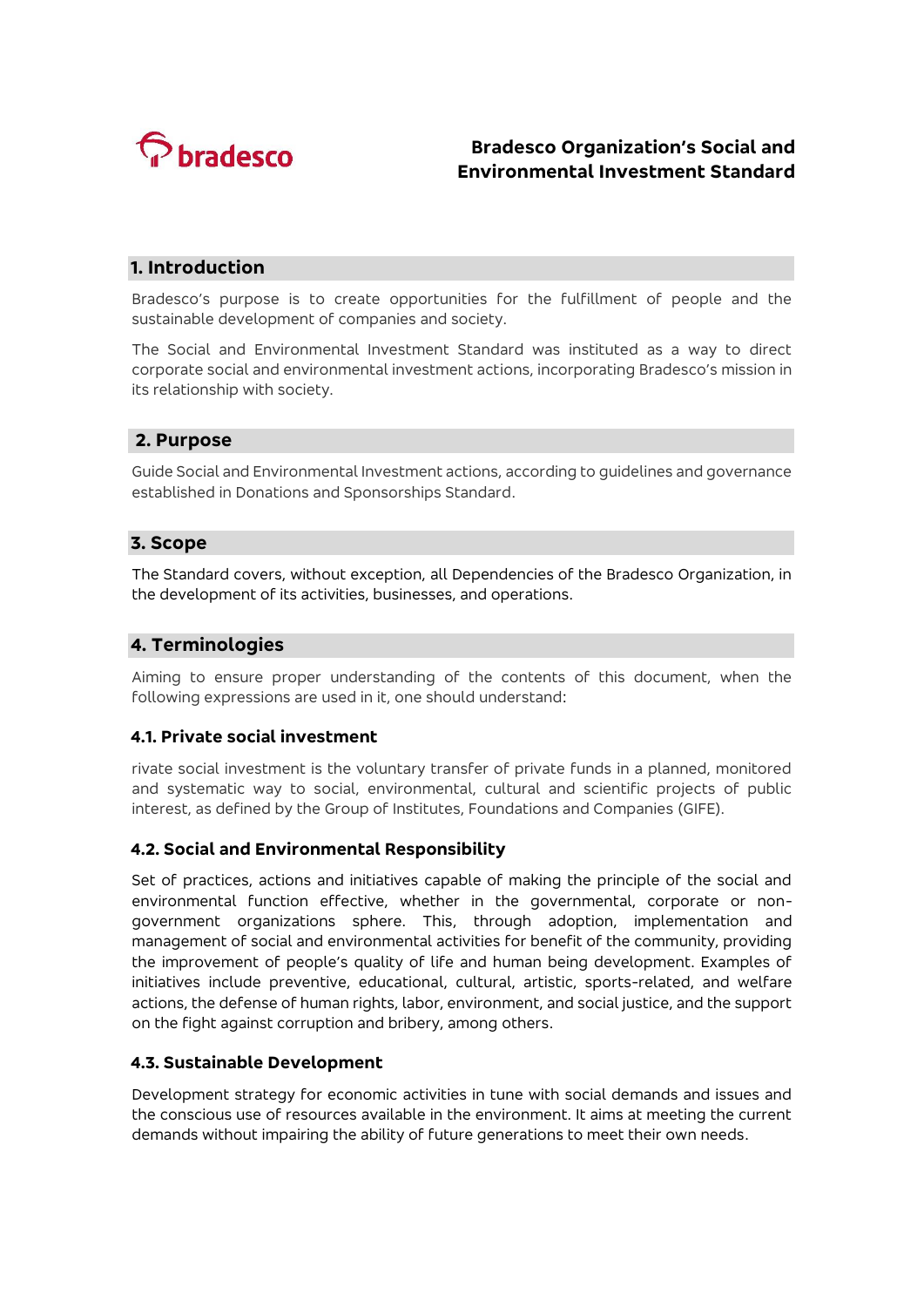## **4.4. Sustainable Development Goals (SDGs)**

World agenda adopted during the United Nations Summit on Sustainable Development in September 2015. It consists of 17 objectives, with 169 goals, to be achieved by 2030.

## **5. Social and environmental principles involved**

The principles recommended as a basis for conducting the social and environmental subject at Bradesco Organization are:

- 5.1. Contribute to social transformation by providing resources for social and environmental projects and/or initiatives, seeking the convergence between its business objectives and the wishes and interests of the community in which it operates, generating a positive impact for society;
- 5.2. Value and prioritize activities related to educational, environmental preservation and combating climate change, support for the elderly and people with disabilities, sports and socioeconomic inclusion;
- 5.3. Repudiate actions and projects that generate risks of slave-like and/or child labor;
- 5.4. Contribute to social and environmental programs and/or initiatives that strengthen and collaborate with the promotion of the Sustainable Development Goals (SDGs);
- 5.5. Maintain the alignment of social investments with the business, enhancing the contributions through partnerships with internal areas, such as Microcredit, Human Resources, Corporate University (UNIBRAD), among others.

## **6. Corporate principles**

- 6.1. Enable part of Bradesco Organization's results to be allocated to social and environmental investments through institutional programs, initiatives for public benefit and/or support for projects of Brazilian non-governmental organizations (NGOs) - formally constituted and recognized for their quality and suitability, and that represent different segments of civil society. Organizations that are not in full compliance with the legal norms and governance standards required by the Organization are excluded;
- 6.2. Maintain an ethical and transparent posture throughout the whole process for screening and monitoring supported projects, including in the measurement of the results achieved through donations, to be published annually in the institutional channels;
- 6.3. Receive requests for support to projects dedicated to social and environmental causes, in all regions of the country, according to criteria established in Donations and Sponsorships Standard;
- 6.4. Primarily support projects that promote local (municipal) development and that are aligned to Organization's purpose and business strategy;
- 6.5. Consider eventual demands of an urgent nature, meeting specific needs that require readiness, as in the cases of pandemics, catastrophes or serious disasters;
- 6.6. Sponsor initiatives that contribute to the objectives of social and environmental programs promoted by the Organization, and that are aligned with the SDGs prioritized by the organizational strategy;
- 6.7. Provide a support structure to the management of social and environmental investments, enhancing their results.